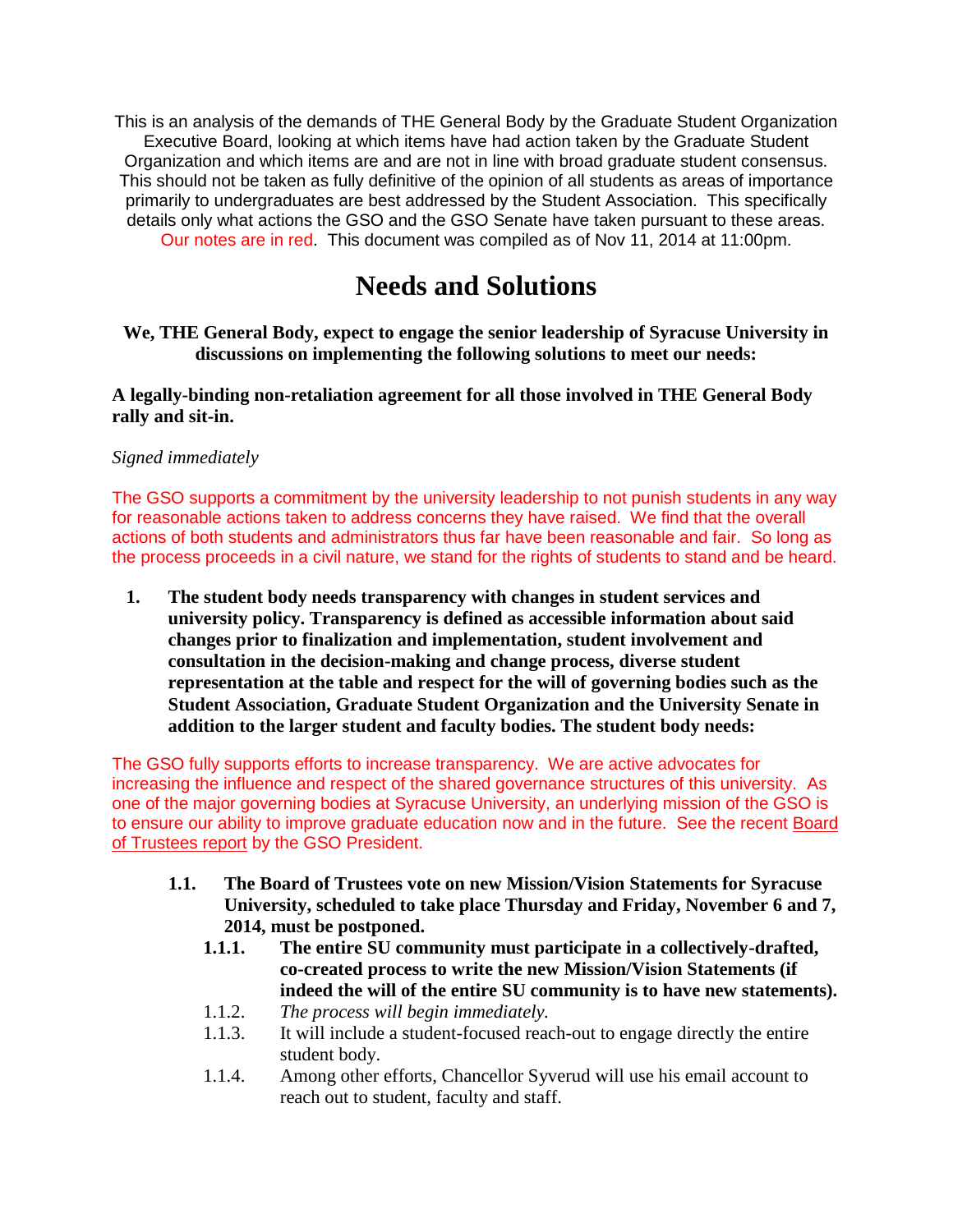- 1.1.5. Among other efforts, The GSO and SA will email the student bodies as well.
- 1.1.6. This new Mission/Vision Statement, if we agree we need a new one, must be passed through the SA, GSO, and University Senate, and must have had at least the direct participation of 25% of each section of the entire community.
- 1.1.7. *The end date for passing these statements will be May 2015.*

The GSO welcomes additional student input into all processes at the university. We are willing to work hard at increasing the student voices involved in the vision and mission statement proceedings. We encourage students to read and respond to upcoming email communications around this and other topics. We have serious concerns about passing the vision and mission statements via referendum as asked for here. It has proven extremely difficult to get 25% of graduate students to respond to anything, even with cash incentives involved. See response [rates to the spring 2013 TA/RA survey.](http://gradorg.syr.edu/resources/survey-results/)

# **1.1. The new University Mission/Vision Statement.<sup>12</sup> See appendix.A11**

- 1.1.1. These statements were pushed forward very quickly, without diverse or widespread input, and certainly not with enough time or context for students to adequately weigh in. By October 1, 2014, comments were closed on the new Mission/Vision Statement. This timeline may have worked well for administration and the Trustees, but is completely out of touch with the timeline of students and faculty who are on campus September through May.
- 1.1.2. Indeed, the phrase "strengthen democratic institutions" has been removed from the proposed version. This indicates less interest in democracy, whether within the future of SU, or in the larger world.
- 1.1.3. Lack of the word "safe" in the new versions; "diverse and inclusive" does not necessarily imply safety, and is not sufficient to make campus safer for marginalized students.
- 1.1.4. The phrase "We provide access to opportunity" has been deleted from the proposed Vision Statement.<sup>3</sup>
	- 1.1.4.1. This indicates that the new vision for SU will be less concerned with making the university accessible to qualified applicants, regardless of financial and other circumstances.
- 1.1.5. Removes the term "diverse backgrounds," as in the following phrase: "We want our students to feel they have been given real, entrepreneurial opportunities in settings where students with diverse interests from diverse backgrounds can "mix it up." <sup>4</sup>
- 1.1.6. Includes less language about diversity than the previous iteration.
	- 1.1.6.1. It implies a move away from ensuring the University will keep a commitment to recruiting, serving and sustaining a diverse population among students, faculty and staff.

 $\overline{a}$ 

<sup>1</sup> http://fastforward.syr.edu/strategic-plan/mission-and-vision-statements/

<sup>&</sup>lt;sup>2</sup> See Proposed New Mission/Vision Statements in appendix. <sup>A11</sup>

<sup>3</sup> http://www.syr.edu/about/vision.html

<sup>4</sup> http://www.syr.edu/chancellor/selected\_works/scholarship.html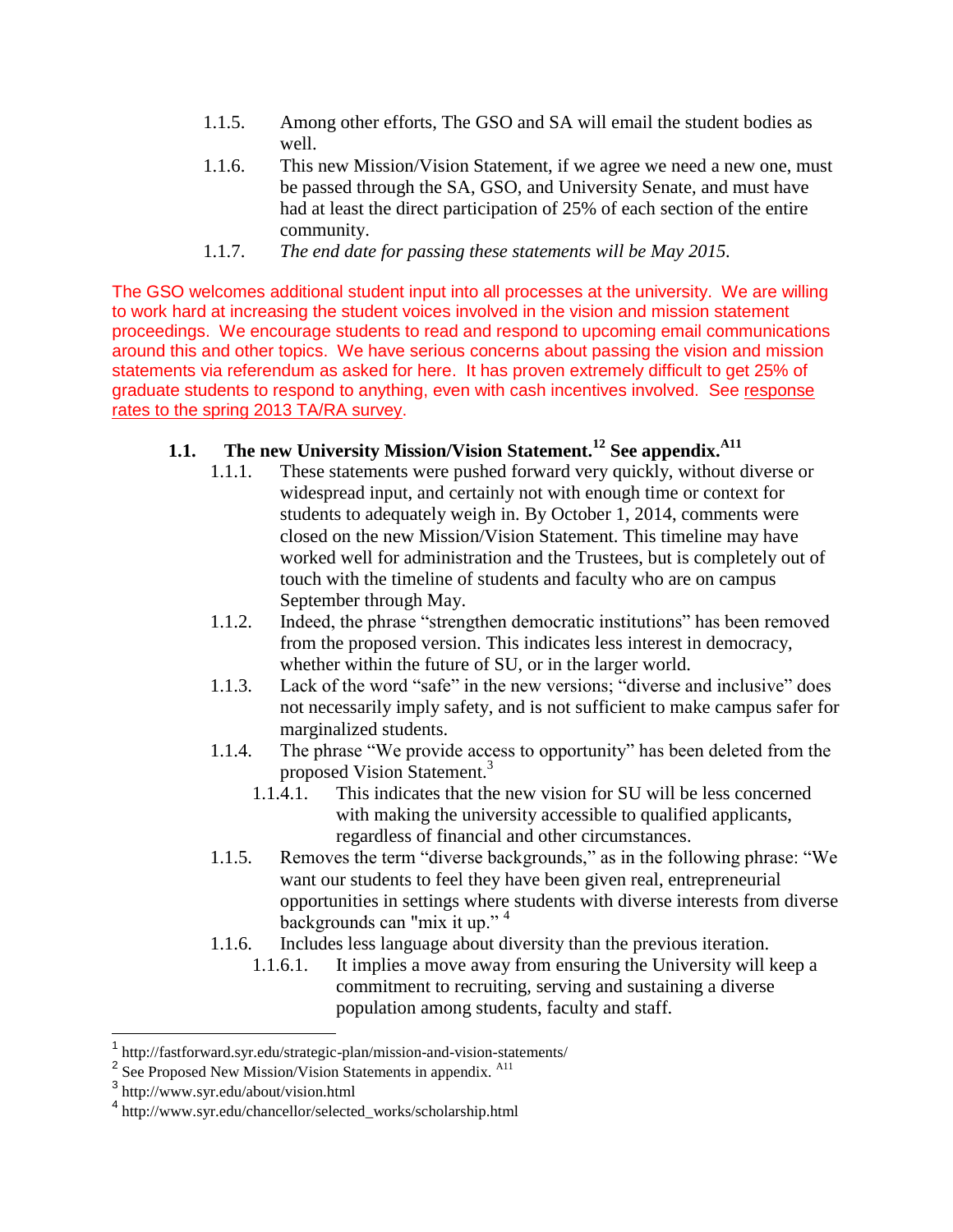- 1.1.6.2. There is no reference to "community engagement" in the current proposed version. They have removed "public good" from the statements.
	- 1.1.6.2.1. This is a clear indicator that the university will be turning away from the commitment to engage with the larger Syracuse community which we experienced during Chancellor Nancy Cantor's tenure, which means moving towards the older model of the 'Ivory Tower on the Hill.'
	- 1.1.6.2.2. To move more towards an Ivory Tower model again will breed further division and anger towards not only SU but its students, as well. To be clear, 80% of the students at the Syracuse City School District live in poverty. "Furthermore, among the nation's 200 biggest cities, only five have higher estimated poverty rates than Syracuse."<sup>5</sup> 1.1.6.2.3. We cannot step back from community engagement and
	- commitment to the "public good."

The GSO supports more conversation around the language in the vision and mission statements, which are arguably too short to accurately describe Syracuse University uniquely. Phrases concerning opportunity, diversity, and inclusion are items we have argued for directly in the past. Our student body is roughly split on the Scholarship in Action concepts of the university as a public good with strong community engagement. These are very important for many of our students, especially masters' students, but are increasingly counter to the priorities of our PhD students. We welcome further discussion on this language. For a further discussion of Fast Forward communications in general, see the [recent Board of Trustees report](http://gradorg.syr.edu/wp-content/uploads/2012/06/2014-11-07-Board-of-Trustees-Graduate-Report.pdf) by the GSO President.

- **1.1.8. The entire SU community must participate in a collectively-drafted, co-created process to write the new Mission/Vision Statements, i.e., the community will write the new statements, not simply give feedback to the current draft.**
- 1.1.9. *The process will begin immediately.*
- 1.1.10. It will include a student-focused reach-out to engage directly the entire student body.
- 1.1.11. Among other efforts, Chancellor Syverud will use his email account to reach out to student, faculty and staff.
- 1.1.12. Among other efforts, The GSO and SA will email the student bodies as well.
- 1.1.13. This new Mission/Vision Statement, must be passed through the SA, GSO, and University Senate, and must have had at least the direct participation of 25% of each section of the entire community.
- 1.1.14. *These new statements will not be completed until May 2015, allowing adequate time for full community participation in the process.*

Ditto to above.

 $\overline{a}$ 

<sup>&</sup>lt;sup>5</sup>http://onliteracy.org/uploadeddocs/SyracuseNYCSAP.pdf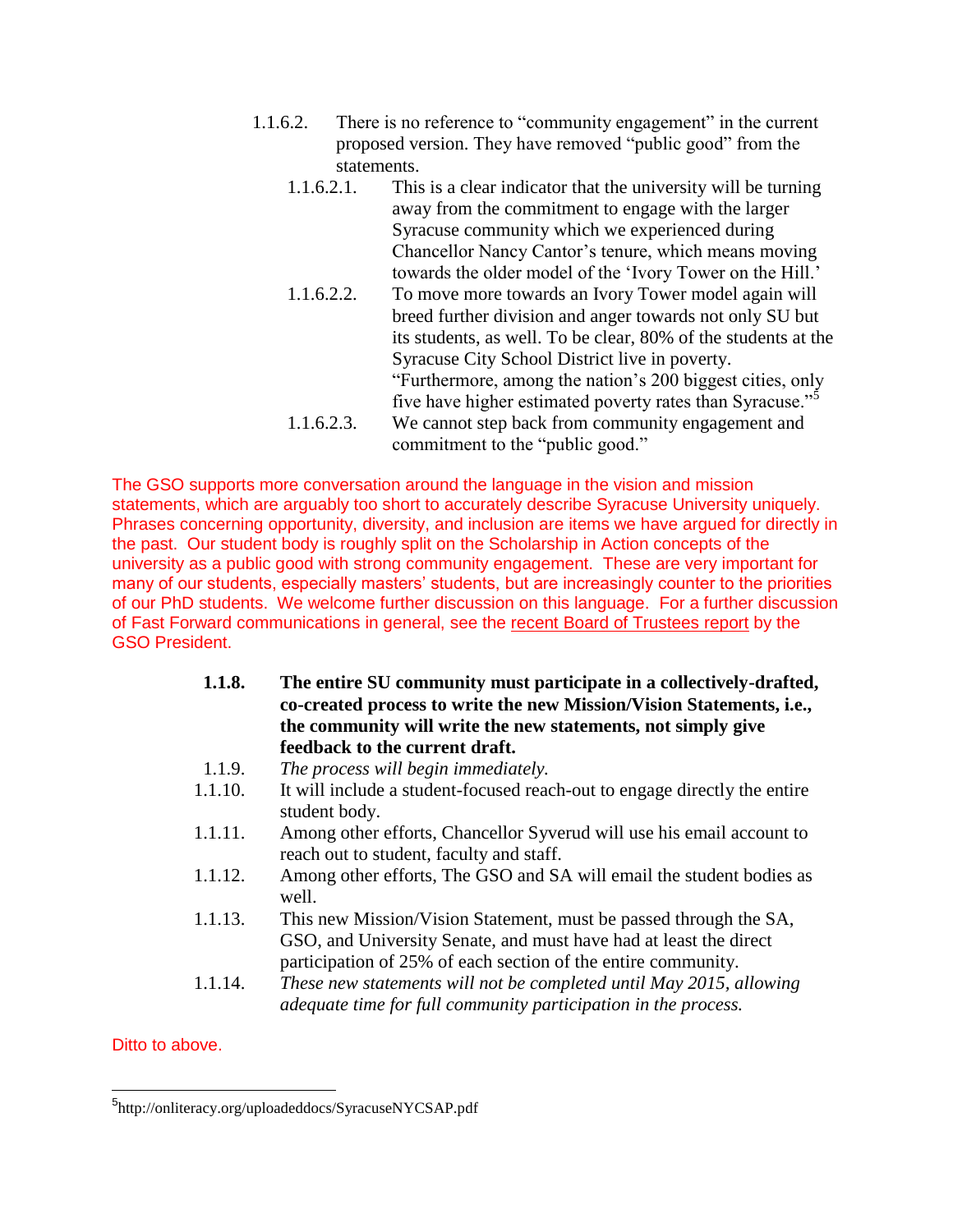- **1.2. The freezing of current investments in the fossil fuel industry and a plan to withdraw those investments within 5 years.**
	- *1.2.1. by the end of the Spring 2015 semester*
- **1.3. A meeting between Divest SU and the Socially Responsible Investment Matters Committee and relevant parties to begin action on fossil fuel divestment.**
	- *1.3.1. by the end of the Fall 2014 semester*
- **1.4. Disclosure of all names of fossil fuel companies with whom SU is affiliated, and amounts invested in them within the endowment. This includes divulging full records, including any discrepancy in percentages.**
	- *1.4.1. by the end of the Fall 2014 semester*

The GSO has taken no action on fossil fuel divestment in the past. We welcome further discussions between DivestSU and the Socially Responsible Investment Committee, with graduate body input through our representative on that body, the GSO President.

- **1.5. An official statement from the Chancellor, acknowledging the distress the closure of the Advocacy Center has caused the student body, in a meaningful way, and apologizing for:** 
	- 1.5.1. closing the Advocacy Center without student or faculty consultation.
	- 1.5.2. closing the Advocacy Center when the majority of students were away from campus, unable to ask questions or say goodbye.
	- 1.5.3. closing the Advocacy Center without replacement services available for those students who were on campus over the summer and without a comprehensive plan to cover for necessary services for victims of sexual assault and relationship violence.
	- 1.5.4. forcing people out of their jobs with only one business day's notice, and essentially forcing them into other positions, while eliminating one position entirely.
	- 1.5.5. breaking trust with the entire community.
	- *1.5.6. in an official email to all faculty, staff and students*
	- *1.5.7. by the end of the Fall 2014 semester*

We agree with the underlying contention that the closure of the Advocacy Center was poorly communicated and that the decision should have been made in a more open manner. We have consistently prioritized service improvements over seeking apologies in our advocacy goals. We officially support improved services and communication, as per [Senate Resolution 15.01](http://gradorg.syr.edu/wp-content/uploads/2012/08/15.01-Senate-Resolution-Advocacy-Center.pdf) and the [September Board of Trustees report.](http://gradorg.syr.edu/wp-content/uploads/2012/06/2014-09-11-Trustees-Executive-Committee-Report.pdf)

- **1.6. An official statement from administration promising that all recommendations and initiatives made by the Chancellor's Workgroup on Sexual Violence, Prevention, Education and Advocacy will be implemented, and in the timeline the Workgroup proposes.**
	- 1.6.1. The SVPEA Workgroup should become a permanent committee.
	- **1.6.2. All other workgroups should also be given actual implementation power so that their hard work and research does not simply get ignored.**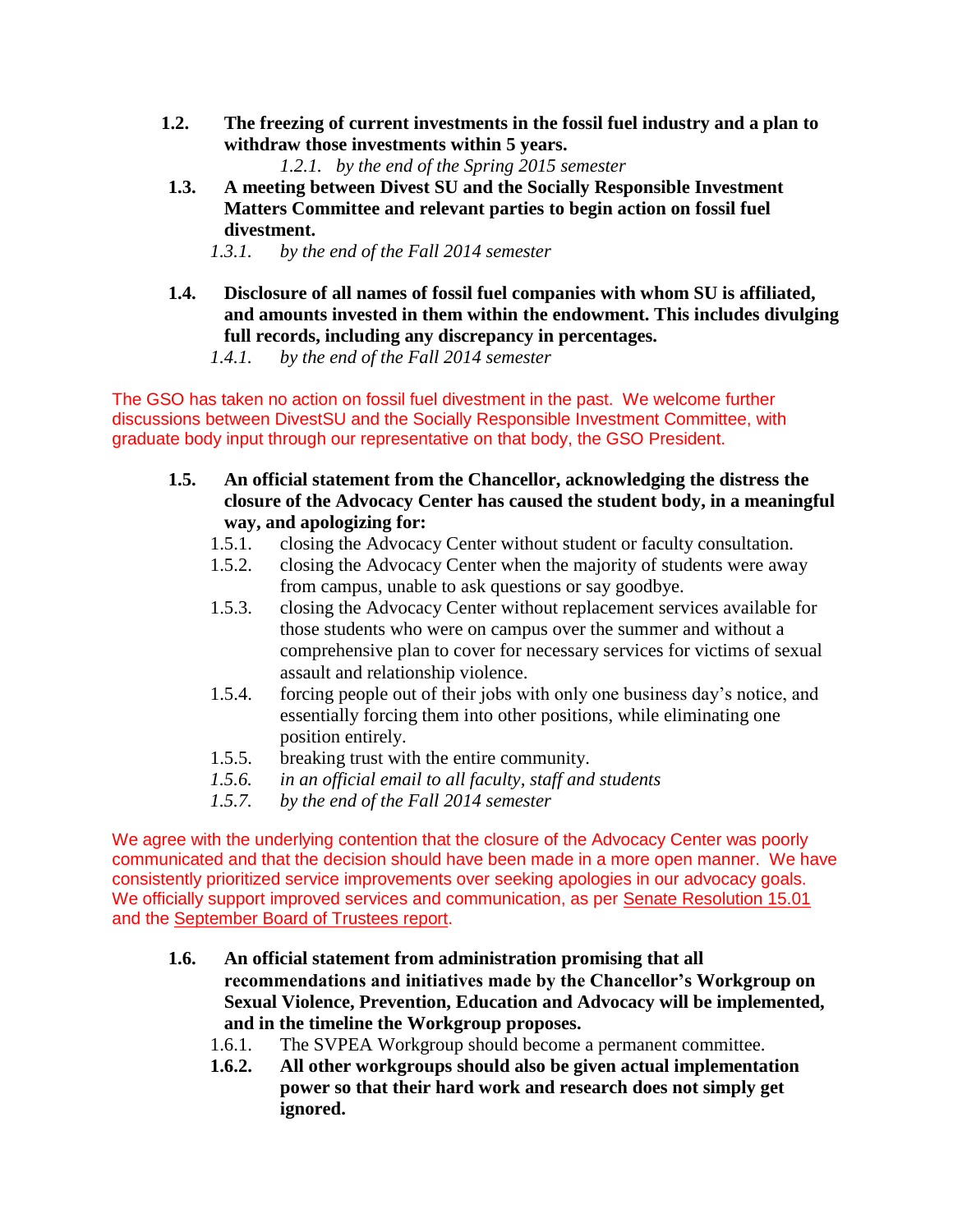| 1.6.2.1. | The people running the workgroups and the participants come to<br>consensus around their recommendations. Their reports, proposals<br>and minutes will be available publicly on the Fast Forward or other |
|----------|-----------------------------------------------------------------------------------------------------------------------------------------------------------------------------------------------------------|
|          | applicable website.                                                                                                                                                                                       |
| 1.6.2.2. | Reports from administration showing point by point which                                                                                                                                                  |
|          | recommendations will be used will be reported within two weeks                                                                                                                                            |
|          | after their official recommendations are made.                                                                                                                                                            |
| 1.6.2.3. | If the recommendations are not carried out, the administration must                                                                                                                                       |
|          | report back to the workgroup and other interested bodies about                                                                                                                                            |
|          | other options.                                                                                                                                                                                            |
| 1.6.2.4. | Workgroups will not be used in order to usurp the powers of                                                                                                                                               |

- **the governing bodies of the university which are already in place, such as the GSO, SA, and US.**
- *1.6.3. by the end of the Fall 2014 semester*

The GSO looks forward to the recommendations coming from the SVPEA Workgroup and others. The GSO respects the need for the university leadership to vet such recommendations before making final decisions. However, we support efforts to hold university leaders to the recommendations of these groups and if not followed, to issue statements explaining why they are not implementing the recommendations.

## **1.7. The creation of a program separate from university administration for students to express grievances and have them be addressed.**

*1.7.1. by the start of the Spring 2015 semester*

As per prior conversations and reports, the GSO supports the creation of a comprehensive ombudsman program as well as improvements in publicizing the existing grievance systems.

- **1.8. A seat at the table as part of major or significant decision making on issues and services that affect us. This needs to be provided in a systematic and regular manner.**
	- 1.8.1. While the SA and GSO Presidents are typically brought in to some of these discussions, more students must be directly engaged in the decisions that are made. These additional students, and student representatives to the various university bodies, both permanent and temporary, should be chosen by the student governments and organizations and not by the administrators.
	- 1.8.2. More work must be done to bring in all groups of people in the campus. If a significant portion of the SU community has not been part of any particular process, more time and effort should be made to ensure wide participation. There are multiple ways for people to express their thoughts, and being part of administrative initiatives should not be considered the only way to participate.
	- 1.8.3. Both voting and nonvoting student and faculty positions on the Board of Trustees must be established.
	- 1.8.4. Students should be treated as shareholders and not customers of the university.
	- *1.8.5. by the end of the Spring 2015 semester*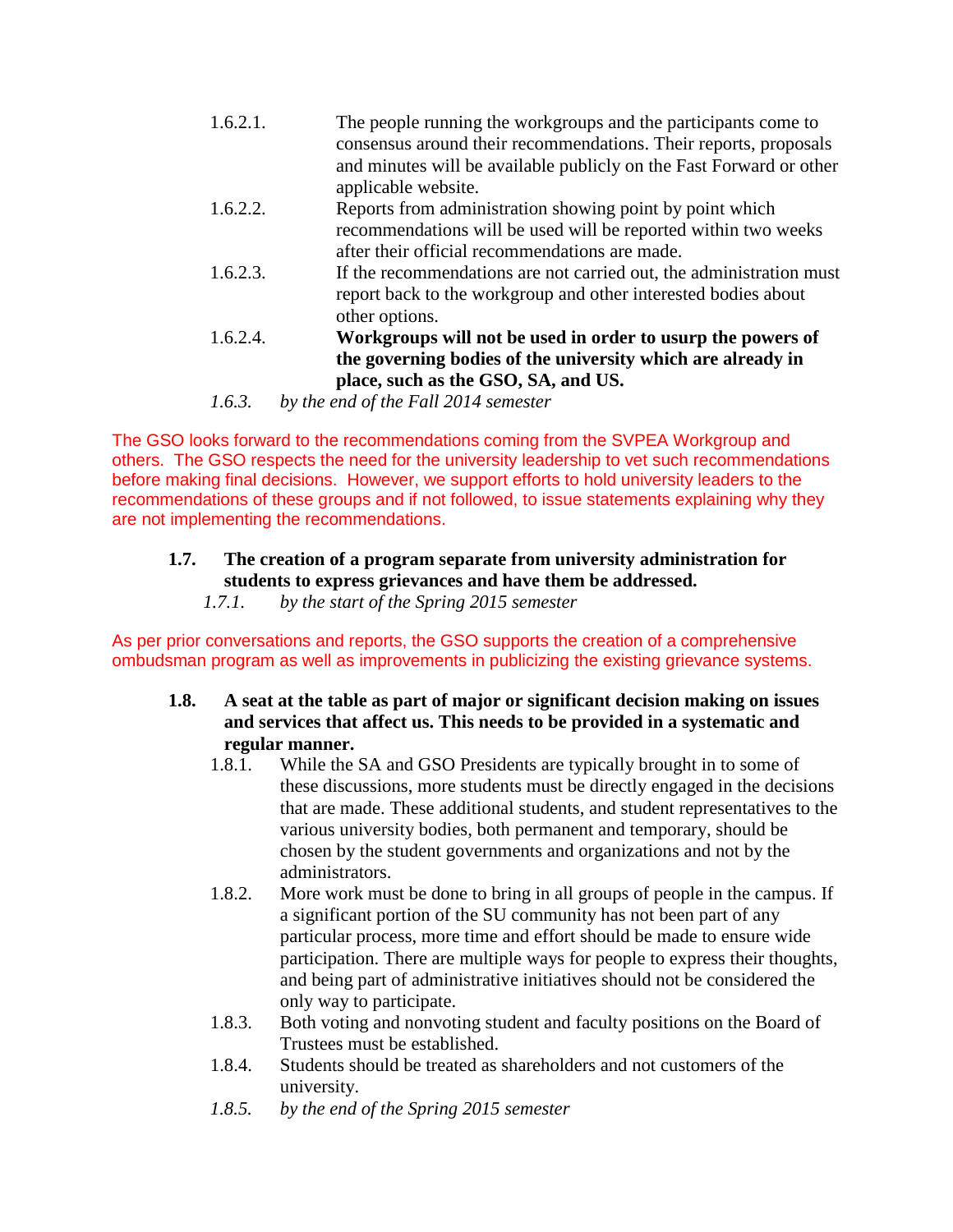The GSO supports efforts to increase student involvement in all areas of the university. We are very interested in voting positions on the Board of Trustees, but recognize that this is a longterm strategic goal. We would like to discuss further with students the best way to notify them of opportunities to participate as we traditionally have difficulties finding volunteers. We have offered some thoughts on the need for student representation on Dean search committees and others in the [October Board of Trustees report.](http://gradorg.syr.edu/wp-content/uploads/2012/06/2014-10-09-Trustees-Executive-Committee-Report.pdf)

- 1.8.6. In Fast Forward, there must be at least 1/3rd representation of students in each committee, and at least 2/3rds of those must be undergraduates.
	- 1.8.6.1. If recruitment is seen to be a problem, provide incentives. For instance, some grad students who are on Fast Forward committees are receiving graduate assistantships which effectively pay them to do research for and be on these committees.
	- 1.8.6.2. *begin recruiting students immediately*

The GSO supports strong student involvement in Fast Forward. As for graduate student representation on the Working Groups and other bodies, we currently find that the students involved are able to offer substantial input. In addition, these groups are well underway, and we need to be thoughtful about additions at this point. We are very supportive of measures to ensure broad student input into the Working Groups' discovery efforts, as noted in the [recent](http://gradorg.syr.edu/wp-content/uploads/2012/06/2014-11-07-Board-of-Trustees-Graduate-Report.pdf)  [Board of Trustees report.](http://gradorg.syr.edu/wp-content/uploads/2012/06/2014-11-07-Board-of-Trustees-Graduate-Report.pdf)

- **1.9. A policy guaranteeing implementation of the will and resolutions of governing bodies (Student Association, Graduate Student Organization, University Senate, etc).**
	- 1.9.1. Significant changes must require consultation with governing bodies before finalization and implementation.
	- 1.9.2. Resolutions passed and policies proposed by governing bodies must be taken seriously and considered in open-door meetings that include members of the concerned bodies.
	- 1.9.3. This policy must include specific repercussions if policy guidelines are not adhered to.

1.9.4. *by the end of the Spring 2015 semester*

1.9.5. A written recommitment to implementing shared governance. 1.9.6. *immediately*

The GSO supports measures to ensure its recommendations are seriously considered by the wider university community. We currently maintain strong relationships with administrators in order to bring this about, and have usually found our recommendations taken seriously. We acknowledge the difficulty in binding the university to the decisions of independent governance bodies, but we welcome a renewed assurance to respecting the shared governance structures.

- **1.10. The creation of a permanent student advisory committee to the Chancellor, his Executive Team, and the Board of Trustees, open to all students.** 
	- 1.10.1. This advisory group must be diverse, large, and representative of the entire student body, with oversight by THE General Body. Representatives will be nominated by THE General Body and other student organizations. The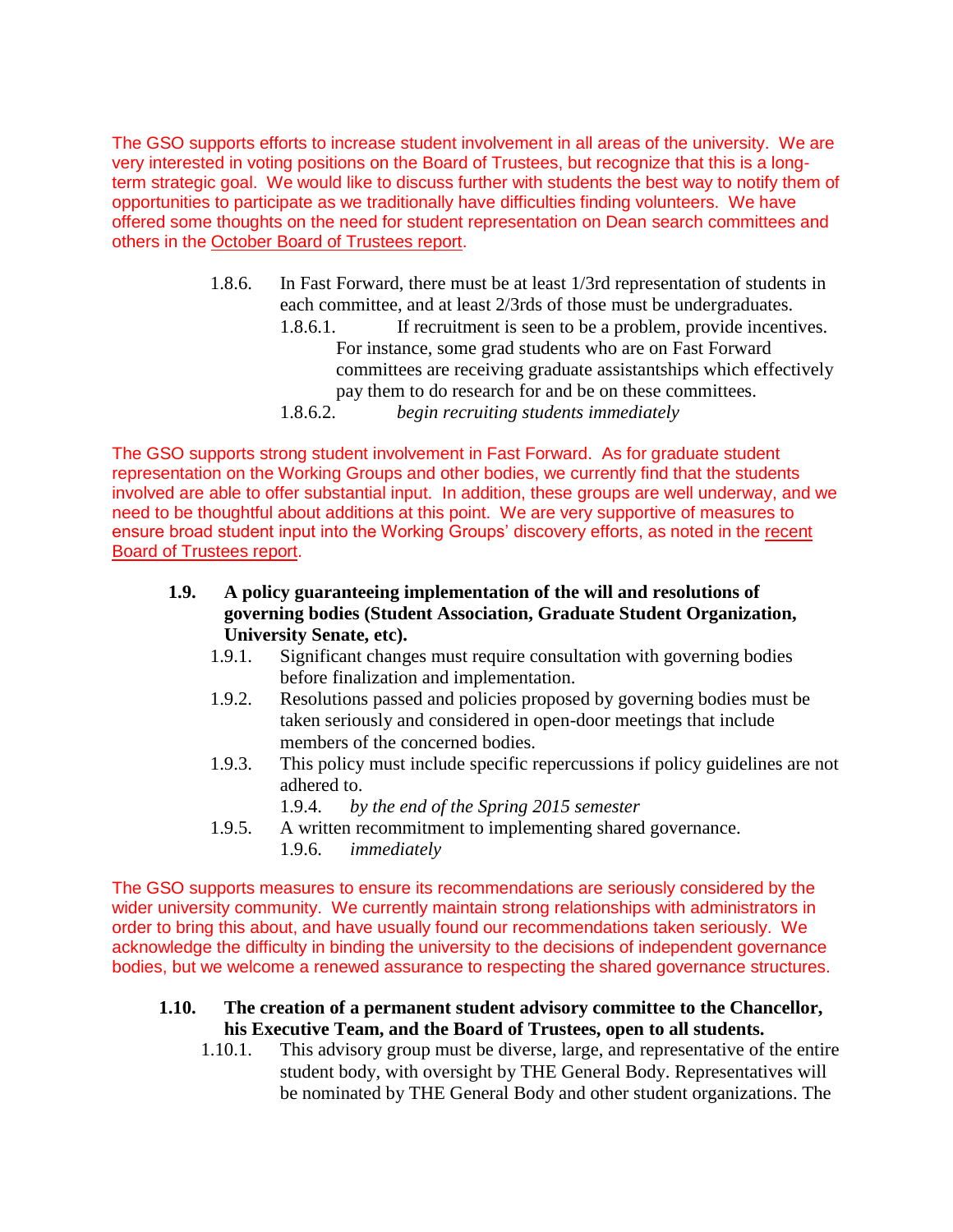committee's focus will be on providing cooperative oversight of administrative decisions which will be inclusive to all students. Any new groups wishing to appoint candidates to the committee will be endorsed by a committee vote. This committee will be chosen based on the common interests and concerns of the student body.

- 1.10.2. This is to help ensure that student voices are heard and solidify proof when they are not.
- 1.10.3. This committee must be in the room and receive direct communication about any financial decisions which significantly affect students or any decisions with relation to campus diversity and inclusivity; all committee members must have knowledge of the process and the option of being in the room with administrators at any point during the decision making process.
- 1.10.4. The students on these groups must not be the same students who are on all other groups as well.
- *1.10.5. Committee members must be appointed by December 5, 2014 and the committee must be functional and all members must be in communication with the chancellor and administration by January 12, 2015.*

A Student Affairs Advisory Board has been created, with membership selected by the SA and GSO. We support efforts to create other such bodies or extend that body's mission. We stress the need for such groups to be appointed by the SA and GSO based on their systems of finding and appointing/electing student volunteers. The GSO is very interested in hearing thoughts about the process of selecting students to such committees. The method of selection to such student advisory bodies is under the sole control of SA and GSO (and therefore by the student bodies) as part of the broad concept of independent student governance.

## **1.11. The Student Association president must be able to email the entire undergraduate student body.**

*1.11.1. immediately*

The GSO supports the SA President having direct email access to all undergraduate students, without administrative veto possible, just as the GSO President holds. This support is per [Senate Resolution 15.01.](http://gradorg.syr.edu/wp-content/uploads/2012/08/15.01-Senate-Resolution-Advocacy-Center.pdf) The GSO took this position after considerable consultation with the SA President and Cabinet.

**2. The student body needs faculty, staff, students, and administrators to acknowledge, learn about, and redress the oppressions, aggressions, violences, and discriminations faced by students with marginalized identities and experiences (race, gender, sexual orientation, ability, mental health status, religion, nationality, documentation status and socio-economic class). The student body needs:**

## **2.1. Further sexual assault advocacy training for the SU Title IX Coordinator**

- 2.1.1. This training should consist of the 20 hour Department of Health training on sexual assault advocacy completed by Vera House advocates.
- *2.1.2. by the start of the Spring 2015 semester*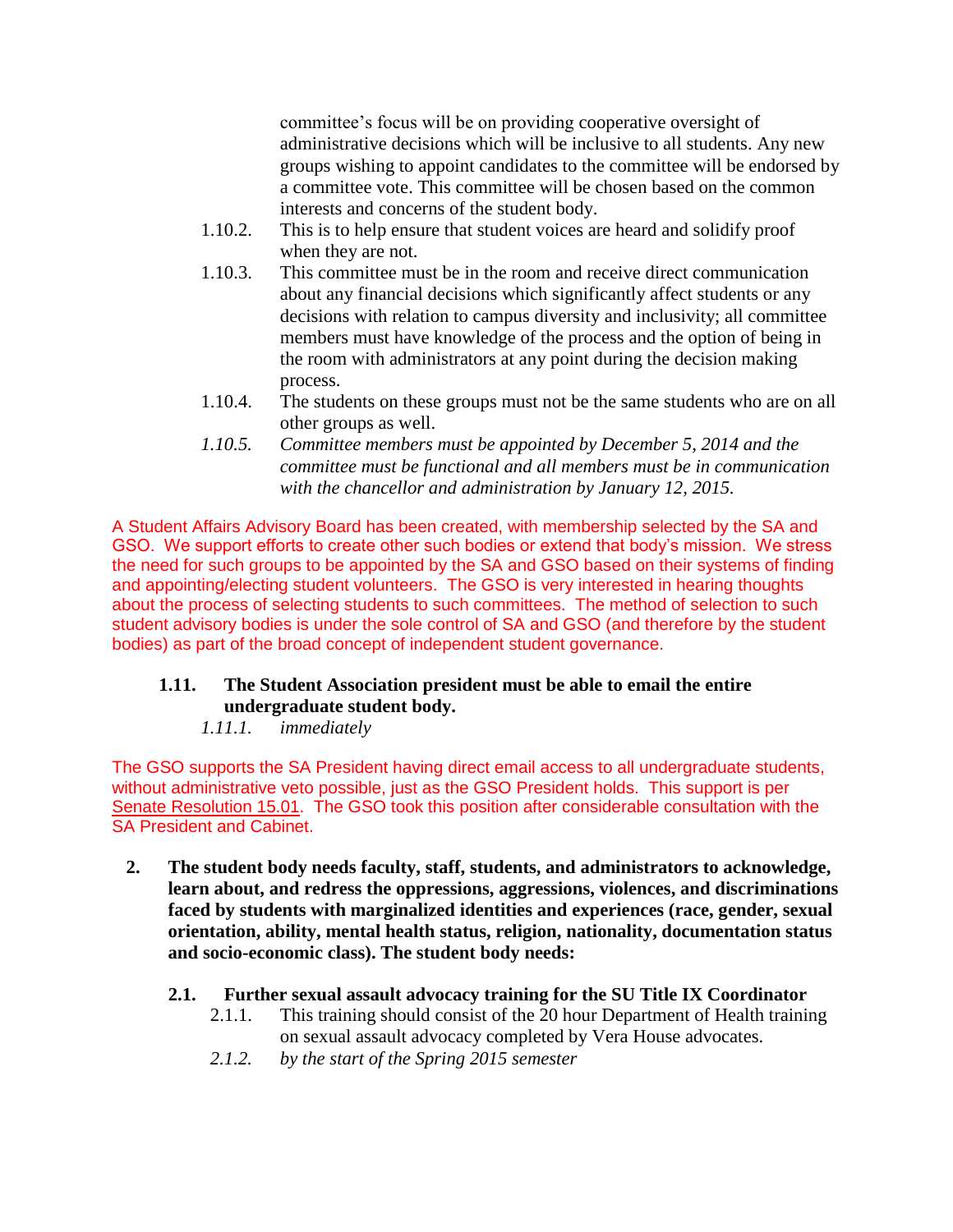The GSO has taken no specific action on this item. We would be interested in determining the nature and extent of training currently taken by the Title IX Coordinator if we were to take any action or make recommendations.

## **2.2. A public address and apology for the POSSE cuts.**

- 2.2.1. **Full reinstatement of the POSSE program at its 2014-2015 level, and written commitment to remain at these levels for the next 5 years at minimum.**
- 2.2.2. **The student body needs Syracuse University to honor its original contract with the Posse Foundation and continues to bring Posse's from Atlanta, Los Angeles and Miami for 5 years.**
- 2.2.3. *by the end of the Fall 2014 semester*

The POSSE program is an undergraduate scholarship program. Following longstanding tradition, we have not taken any action on this item as we have not gotten a formal request for action from the SA or another undergraduate group. If presented, we would consider taking action, although the GSO traditionally wishes to understand all options for financial aid and other spending when taking such stances.

## **2.3. Reinstatement of the Multicultural Spring Program.**

- 2.3.1. Written commitment to work with Office of Multicultural Affairs to address the lack of Multicultural Spring and the bring it back by fall 2015. Includes allocating funding.
- 2.3.2. The Multicultural Spring Program was a very helpful and meaningful program for the minority students here at Syracuse University. Understanding the situation that resulted in the discontinuation of the program, we believe that the program is still a necessity for our campus. If the program is reinstated, to prevent a repeat of the past situation, we would like a more thorough and intensive training for the student host.
- *2.3.3. for the Fall 2015 semester*

Similar to the above, this is an undergraduate program. In the interest of avoiding a precedent of one student body interfering in the affairs of the other without a request, the GSO has not taken action on this item.

- **2.4. Conduct cooperative, collaborative research between the administration and departments that specialize in marginalized identities to address funding and other needs.**
	- *2.4.1. by the start of the Fall 2015 semester*
	- **2.4.2. Updated facilities for the African American Studies' MLK Library and increased funding for the department as a whole.**
	- *2.4.3. begun by the start of the Spring 2015 semester*

The GSO advocates on behalf of graduate students in all 167 graduate programs across the university. As such, we do not advocate for additional funding for one department or program except in extreme circumstances. We support an inclusive strategic planning process to determine our funding priorities between our academic programs.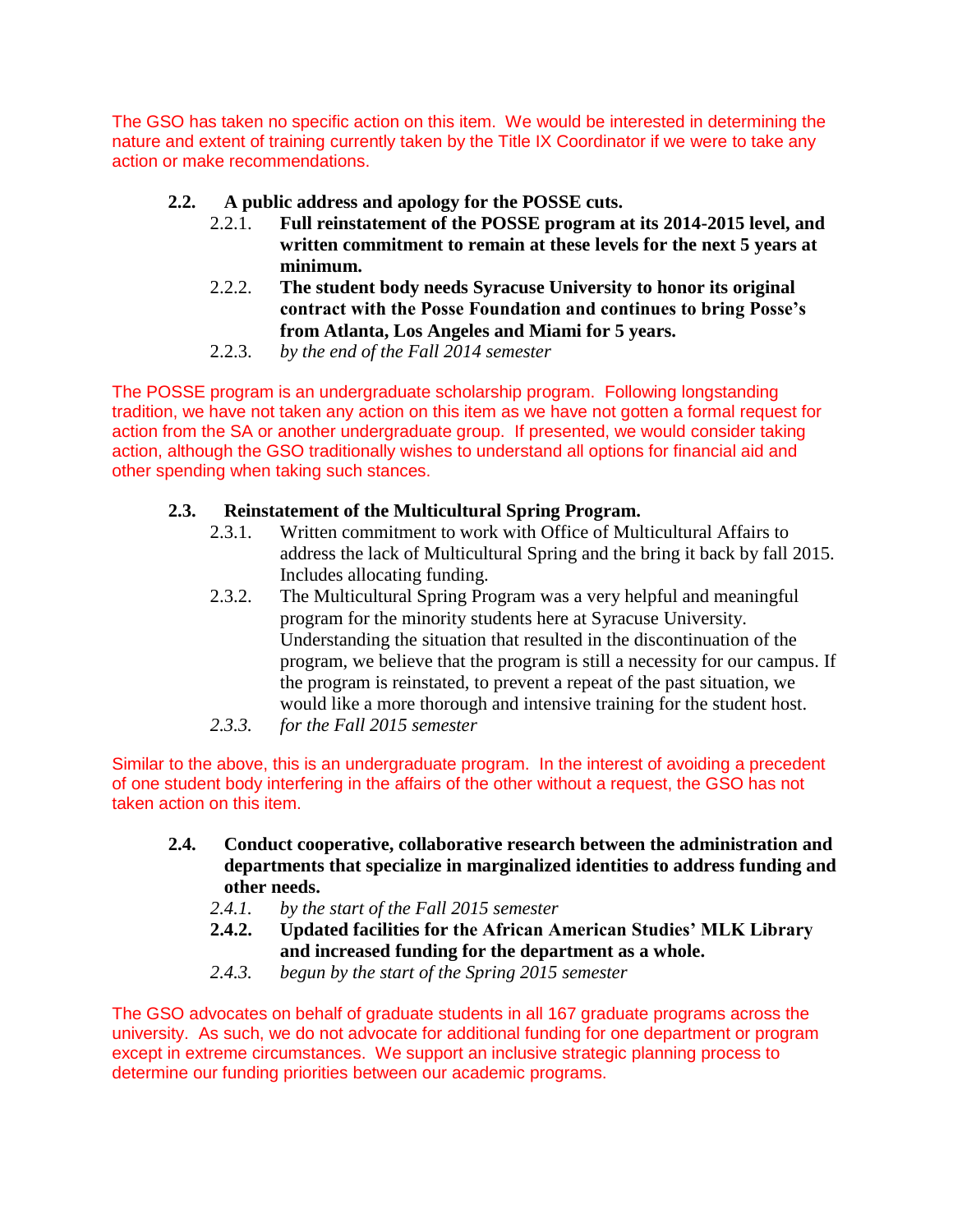- **2.5. Conversations Around Race and Ethnicity (CARE)/Safer People Safer Spaces (SPSS) trainings for all senior administrators, as well as on-going diversity training.<sup>6</sup>**
	- *2.5.1. by the end of the Spring 2015 semester*
	- *2.5.2.* Timeline: Begin meeting as soon as possible, during the 2014-2015 year to revamp for Spring 2015 semester

While we have never taken official action on this item, we would support these trainings for a wide variety of individuals at the university.

- **2.6. Mandatory CARE and SPSS trainings for DPS, Department Chairs, Faculty, Elected Student Association representatives, RAs, Conduct Board members, and executive boards of RSOs.**
	- *2.6.1. by the end of the Spring 2015 semester*

As above, the GSO has not taken official action on this item, but broadly supports such trainings. We would like to examine what training currently takes place for these individuals before making specific recommendations. In addition, we generally do not take action or make recommendations in relation to Resident Advisors without a request from the SA for support. We support a conversation over appropriate trainings for RSO officers and GSO officers. The GSO takes a strong stand against the administration mandating such training, or mandating any actions, on GSO officers as this violates the independence of student governance. We would be very interested in having the conversation within our Senate to effect a Constitutional change to implement such a requirement. Finally, the GSO insists on being directly part of any conversations about placing additional requirements on Registered Graduate Student Organization officers, as the GSO is a registrar of such organizations. We must insist on having direct input into changes to the registration requirements of such organizations.

## **2.7. The development of intersectional trainings.**

- 2.7.1. There are many types of trainings available through SU, as well as local groups. Those who lead these trainings must meet to create more intersectional trainings.
- *2.7.2. by start of the Fall 2015 semester*

The GSO has taken no action on this matter, but broadly supports additional training offerings.

## **2.8. More staff for the LGBT, Disability Cultural Center, SCIS, and OMA centers.**

*2.8.1. begin hiring by Fall 2015 semester, complete process by the start of the Fall 2016 semester*

The GSO stands in support of efforts to make staffing levels reflective of the enrollment levels at the university. In particular, the GSO urges in the strongest language possible increased staffing of SCIS. Slutzker has demonstrated insufficient staffing levels to handle the needs of a

 $\overline{a}$ 

<sup>&</sup>lt;sup>6</sup> Including Chancellor Kent Syverud, Rebecca Reed Kantrowitz, Senior Vice President and Dean of Student Affairs, Eric Spina, Vice Chancellor and Provost, Andria Costello Staniec, Associate Provost, Rebecca Dayton Email [lgbt@syr.edu](mailto:lgbt@syr.edu) to sign up for Safer People, Safer Spaces (SPSS)

Email [jswest@syr.edu](mailto:jswest@syr.edu) to sign up for C.A.R.E.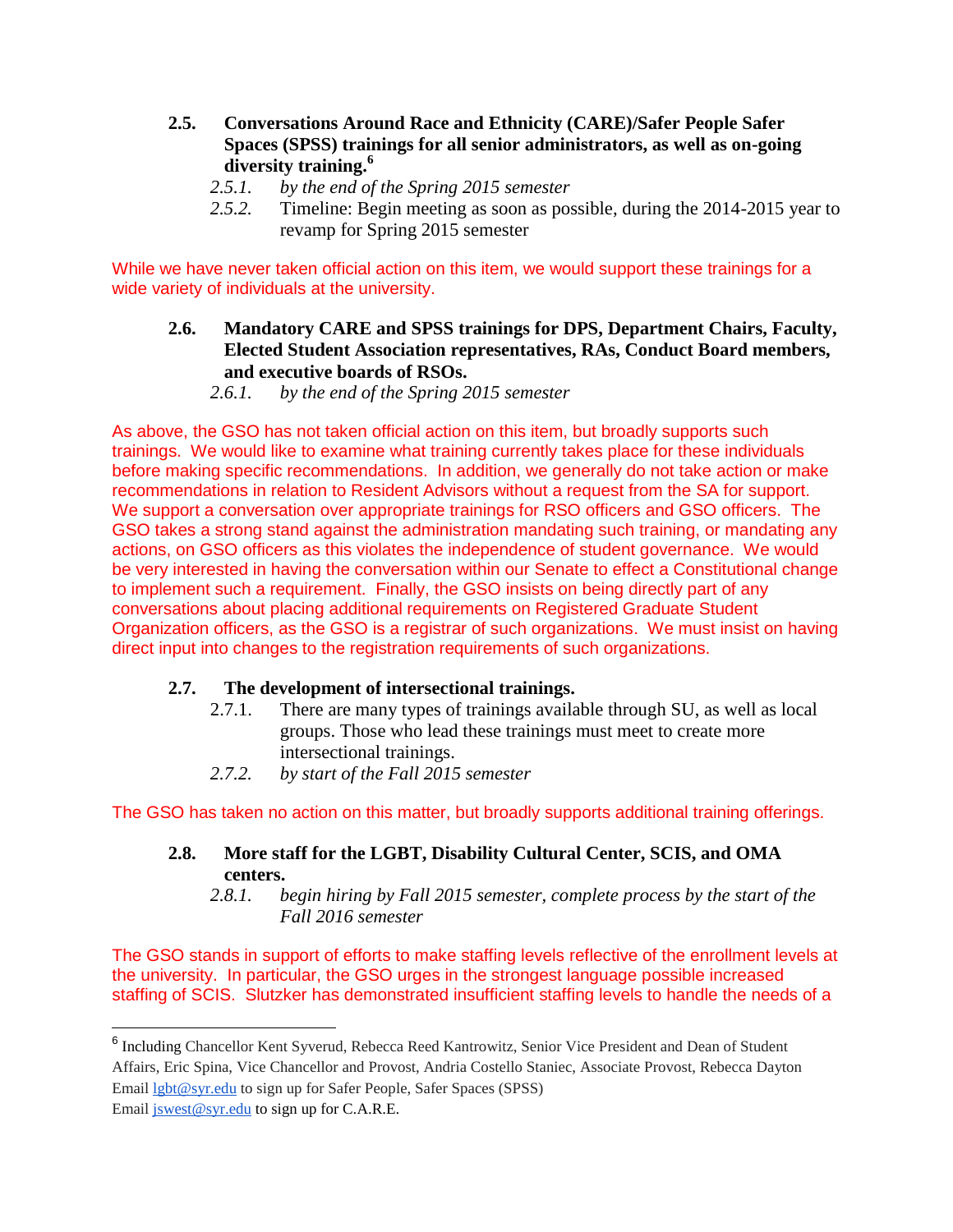rapidly expanding international student body. Approximately 33% of graduate students are international, making this a particularly urgent issue for the GSO.

## **2.9. Commitment to hire more faculty of color.**

The GSO has taken no action on this in the past. However, we broadly support increased diversity across all areas of the university. As a participant in planning the Express Yourself forum and initiative, we support the work of the Express Yourself workgroups toward this and other goals.

## **2.10. Commitment to recruit more students of color representative of U.S. demographics.**

Same as 2.9.

- **2.11. Expansion of the Intergroup Dialogue program and campus wide diversity requirements in academic curricula.**
	- 2.11.1. This change will occur with the consultation and consent of a diverse and large student representation.
	- 2.11.2. This change will occur in the following steps:
		- 2.11.2.1. **We would like all first year students to take an online Diversity Training course during the summer before they come to Syracuse.**
			- 2.11.2.1.1. This diversity assessment would feature interactive learning and virtual education similar to the Drug and Alcohol quiz mandated for first year students to take the summer before arriving on campus. The assessment would educate all students on race, religion, sexuality, and gender identities so that everyone will have a chance to be educated on social and individual topics. The program will offer different testimonies of students that have felt discriminated against at Syracuse University by the use of hate speech and the program will encourage future students to stand up against such actions.

```
2.11.2.1.2 for Summer 2015
```
The GSO has taken no action on this item. However, we support improved orientation programming on this and other issues for graduate students. We look to any Express Yourself workgroups to put in the hard work of implementing upgrades along these lines.

#### 2.11.2.2. **Creation of a mandatory university-wide curriculum requirement.**

- 2.11.2.2.1. *by the start of the Fall 2015 semester*
- 2.11.2.2.2. Students could fulfill this requirement through coursework from a pre-approved list of courses from specific departments such as African American Studies, Asian/Asian American Studies, Disability Studies, Jewish Studies, Latino-Latin American Studies, LGBT Studies,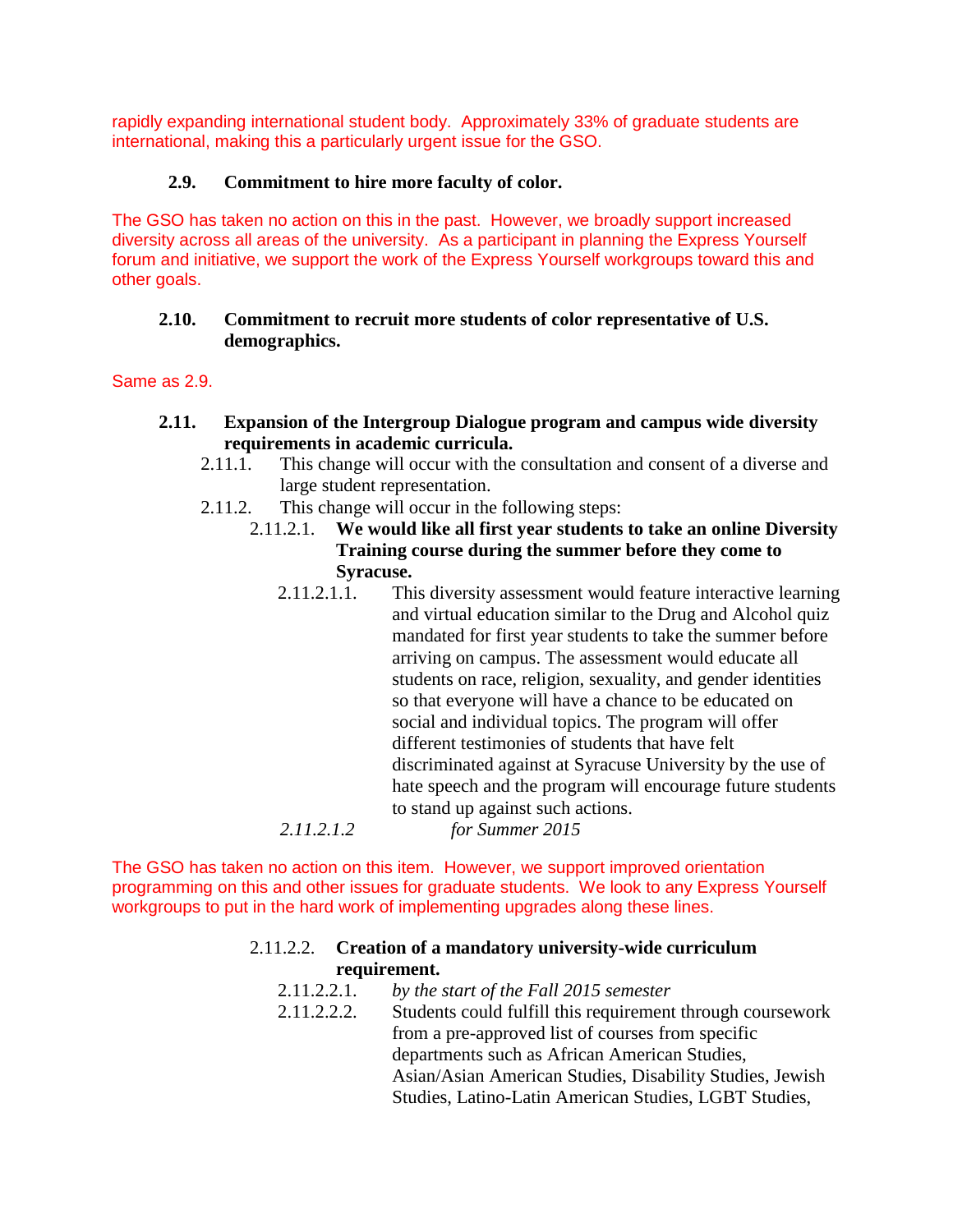Native American Studies, Women's and Gender Studies, etc., as these departments regularly and palatably address identity intersections, structural oppression, and critical theory in lower-division coursework. The diverse constitutions of these classes often involve students from other disciplines who have never before encountered their privilege in an academic setting; professors are prepared for such interactions and successfully lead discussions on power and oppression.

The GSO has taken no action on this item. We assume this is to apply to undergraduate degree requirements, and thus defer to the SA on it. Conversations around mandatory university-wide graduate course requirements in this direction should be undertaken with great care, as this would represent an unprecedented change to graduate program requirements.

#### 2.11.2.3. **Reinstatement of** *This is My Story* **first-year student week event.**

- 2.11.2.3.1. This was a very influential program for entering first-year students that occurred as a tradition during freshman week that gave a good first impression to the new students that Syracuse University is a safe space for students of all backgrounds.
- 2.11.2.3.2. *by the start of Fall 2015 semester*

The GSO has taken no position on this matter. As it is an undergraduate matter, we traditionally do not take action without consulting with SA first.

#### 2.11.2.4. **Expansion of the Intergroup Dialogue Program**

| 2.11.2.4.1. | in terms of funding, number of facilitators, number of      |
|-------------|-------------------------------------------------------------|
|             | sections per semester, and potential cross-listings         |
| 2.11.2.4.2. | expansion as deemed appropriate by current Intergroup       |
|             | Dialogue Program facilitators.                              |
| 2.11.2.4.3. | Dialogue facilitators will continue to receive training and |
|             | participate in workshops and regularly scheduled team       |
|             | meetings that cover theory and praxis for intergroup        |
|             | dialogue as social justice education.                       |
| 2.11.2.4.4. | maintenance of current classroom dynamics despite influx    |
|             | of students.                                                |
| 2.11.2.4.5. | this sustainable expansion will create a foundation for the |
|             | eventual requirement of Intergroup Dialogue Program for     |
|             | graduation.                                                 |
| 2.11.2.4.6. | by the start of the Fall 2015 semester                      |

The GSO has taken no action on this item. We would be interested in having a conversation about the university's strategic needs in this area and others.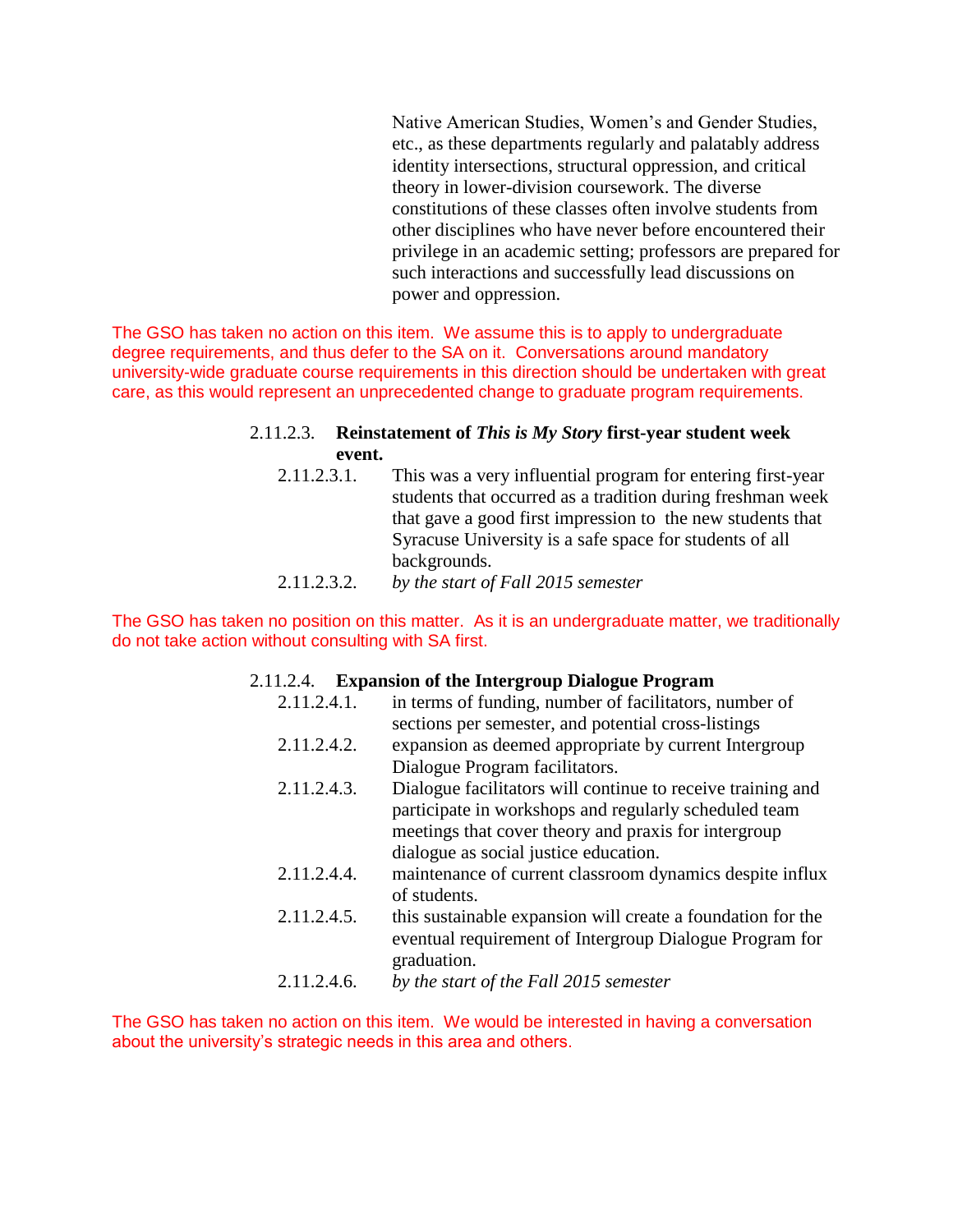2.11.2.5. **Requirement of the Intergroup Dialogue Program or other diversity coursework for graduation beginning with the Class of 2019.**

See 2.11.2.2.

#### **2.12. New student center that houses LGBT Resource Center, Disability Cultural Center, SCIS, and OMA in a safe, central, accessible location.**

- 2.12.1. Including a nonacademic Women's (& Trans-friendly) Center
	- *2.12.1.1. by the start of the Fall 2015 semester*
	- 2.12.1.2. The planning of this center must include a diverse and large student representation of the students that would be accessing resources at this new facility.

The GSO broadly supports a more functional student center. Schine has little relevance to the average graduate student. We look forward to continuing to engage with the Campus Master Planning process and the Strategic Planning process on how to best implement this.

#### **2.13. Revise "No place for hate" to include "No place for silence" and encourage empowered bystanders.<sup>7</sup>**

- **2.14.** Written commitment to begin conversations with Office of Residence Life
- *2.14.1. by the start of the Fall 2015 semester*

The GSO has taken no action on this item. We generally do not take a stance on issues related to undergraduate students without a request from SA, especially in the sensitive area of housing and residence life.

- **2.15. Readily accessible information about methods for reporting DPS targeting, harassment, and misconduct.**
	- 2.15.1. These databases must be beyond the jurisdictive influence of the Department of Public Safety for fear of bias or tampering.
	- 2.15.2. This evidence must be reviewable by a council of said SU student's peers as well as representatives of DPS (who are not the accused or charged persons).
	- *2.15.3. by the start of the Spring 2015 semester*
- **2.16. With the advent of body cameras for DPS officers, it must also be permitted that those who are recorded via the officer's point of view also be allowed to submit video evidence without the threat of invalidation.** 
	- 2.16.1. Cameras should never be permitted to be turned off.
	- *2.16.2. by the start of the Spring 2015 semester*
- **2.17. Readily available public access document for students and faculty that addresses the relationship, rights and responsibilities between Department of Public Safety (DPS) and the Syracuse Police Department (SPD).**

<sup>&</sup>lt;sup>7</sup> This emphasizes not only the need to end the mistreatment of all members of the SU community, especially those marginalized, but also the need to end the fear of speaking out for what is right.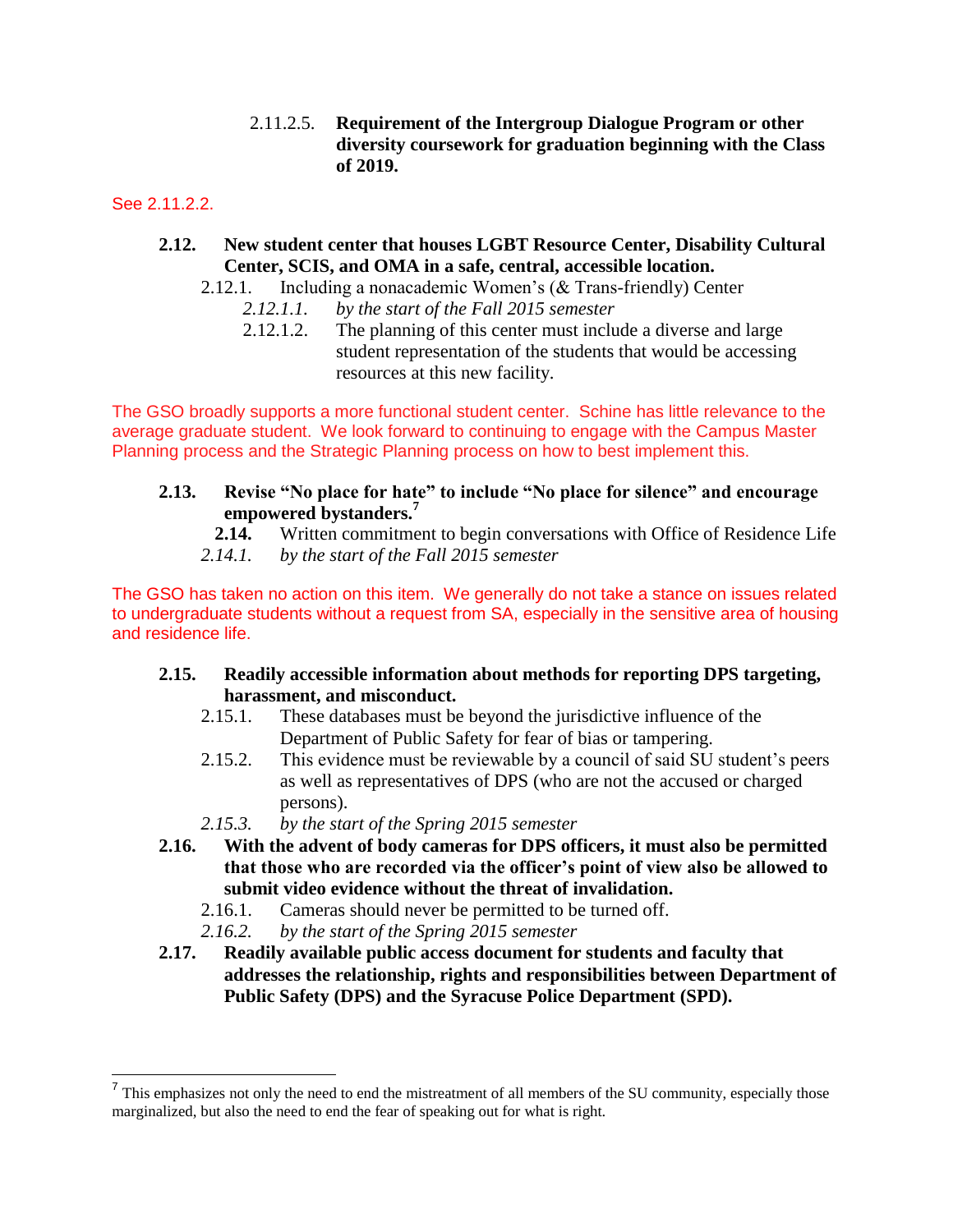- 2.17.1. The student body understands that there will be cases handled that affect the Syracuse University community in which SPD officers will be involved because of geographical jurisdiction overlap.
- 2.17.2. DPS officers are to have video evidence of their conduct recorded and submitted for review, and so must SPD officers when operating in the Syracuse University limitations and boundaries (this way, cases that affect students would fall similarly under the guidelines of imposition and requests made of DPS).
- 2.17.3. We also demand public access to the University Area Crime-Control Team operations modus operandi inclusive of information of registered officers and their titles (badges, precinct position, etc.).
	- 2.17.3.1. There is no official document for the joint effort collaborative that can be accessed for the relationship between DPS and SPD.
- 2.17.4. Anonymity cannot be the plausible basis for dismissing accusations and/or information on the grounds for contesting harassment cases as members of the student body.
- *2.17.5. By the end of the Spring 2015 semester*

The GSO has taken no action with respect to DPS. Before THE General Body group raised these issues, we were unaware of any such problems within DPS. We would be interested in gathering more data on the experiences of graduate students in this area before taking action.

#### **2.18. Accessible gender-neutral single occupancy bathrooms (with showers for residence halls) in all buildings.**

*2.18.1. Construction should begin by the end of the Spring 2015 semester*

The GSO has taken no action on this issue. However, additional such facilities would be in line with actions to better accommodate many individuals in our community.

## **2.19. The changing of Columbus Day on the SU Calendar to Indigenous Peoples' Day.**

*2.19.1. by the start of the Fall 2015 semester*

The GSO has taken no action on this item. As Columbus Day is not on the university calendar at all, we do not consider this a priority item.

## **2.20. Commitment to being a worldwide leader in addressing and ending sexual assault.**

- 2.20.1. The creation of a new standalone center for sexual assault and relationship violence services, advocacy, education, and outreach that combines the advantages of both old and new structures.
	- 2.20.1.1. The creation of such a center will be predicated on the input of survivors and students, faculty, and staff involved in sexual assault advocacy and prevention education on campus.
	- *2.20.1.2. planning must start by the end of the Spring 2015 semester*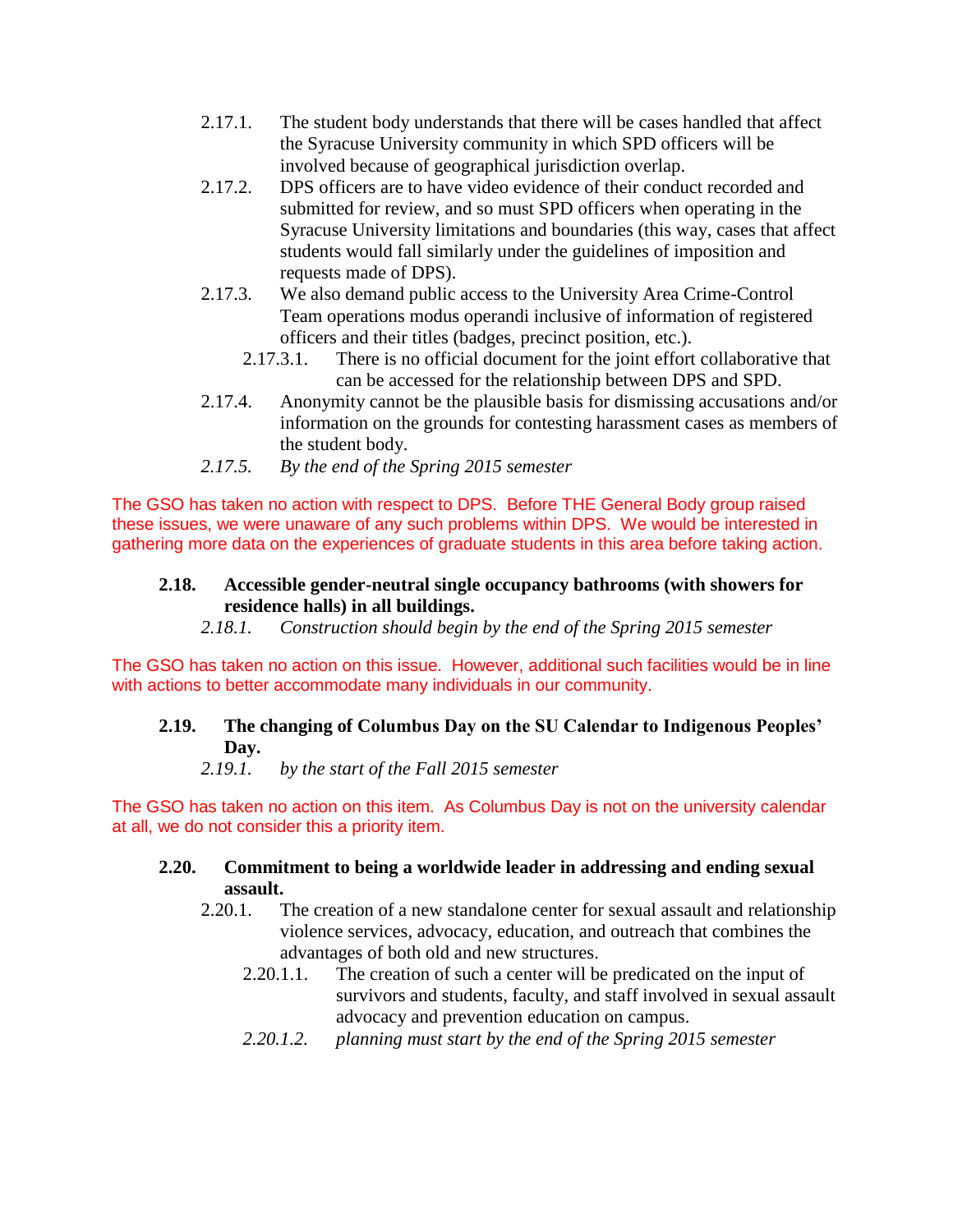*2.20.1.3.* A campus wide survey addressing the climate of rape and sexual assault modeled after M.I.T.'s recent survey.<sup>8</sup>

The GSO has taken a stand broadly supporting the Campaign for an Advocacy Center in [Senate Resolution 15.01.](http://gradorg.syr.edu/wp-content/uploads/2012/08/15.01-Senate-Resolution-Advocacy-Center.pdf) We look forward to the final report of the Chancellor's Workgroup on SVPEA in December.

## **2.21. Mandatory consent training for all entering students, including graduate.**

- 2.21.1. Consent training should be intersectional in nature, and couched in a positive sexuality framework.
- 2.21.2. The training will take place over several weeks, beginning from the first day of orientation. Potential trainers include groups such as A Men's Issue, Vera House, SASSE, and others.
- 2.21.3. The training will avoid victim-blaming mentality.
	- 2.21.3.1. *by the start of the Fall 2015 semester*
- 2.21.4. Clarification of responsibilities and appropriate training for all responsible employees.
	- *2.21.4.1. by the start of the Spring 2015 semester*

The GSO has taken no specific action on this item, but supports improvements to graduate orientation programming. We would appreciate efforts to create broad student-body wide programming in addition to the international student and TA orientation programs currently conducted.

## **2.22. A university-wide affirmative consent "Yes Means Yes" Policy. See appendix.A18**

- *2.22.1. by the start of the Spring 2015 semester*
- *2.22.2.* **University policies addressing sexual assault offenses must be revisited and reevaluated with a survivor-first lens.**
	- *2.22.2.1. by the end of the Spring 2015 semester*

The GSO has taken no action on this item. We welcome continued conversations over this topic – we have supported "Stop the Blame Game" and similar events this semester which aim for similar goals.

#### **2.23. A widespread, comprehensive campaign to notify all students about the currently available sexual assault resources.**

- 2.23.1. New stickers must be made to fix the errors in the current ones, to clarify which resources are available and which are confidential and privileged. These stickers must be put in every bathroom on the entire campus, including all residence halls. Additionally, stickers on dorm room doors must also be updated.
	- *2.23.1.1. by December 12, 2014*

The GSO continues to work with the Student Affairs Communications Director to improve signage and general communication about available resources.

<sup>8&</sup>lt;br>[http://web.mit.edu/surveys/casatips/develop.html;](http://web.mit.edu/surveys/casatips/develop.html)

http://web.mit.edu/surveys/casatips/CASA\_2014\_Student\_Final.pdf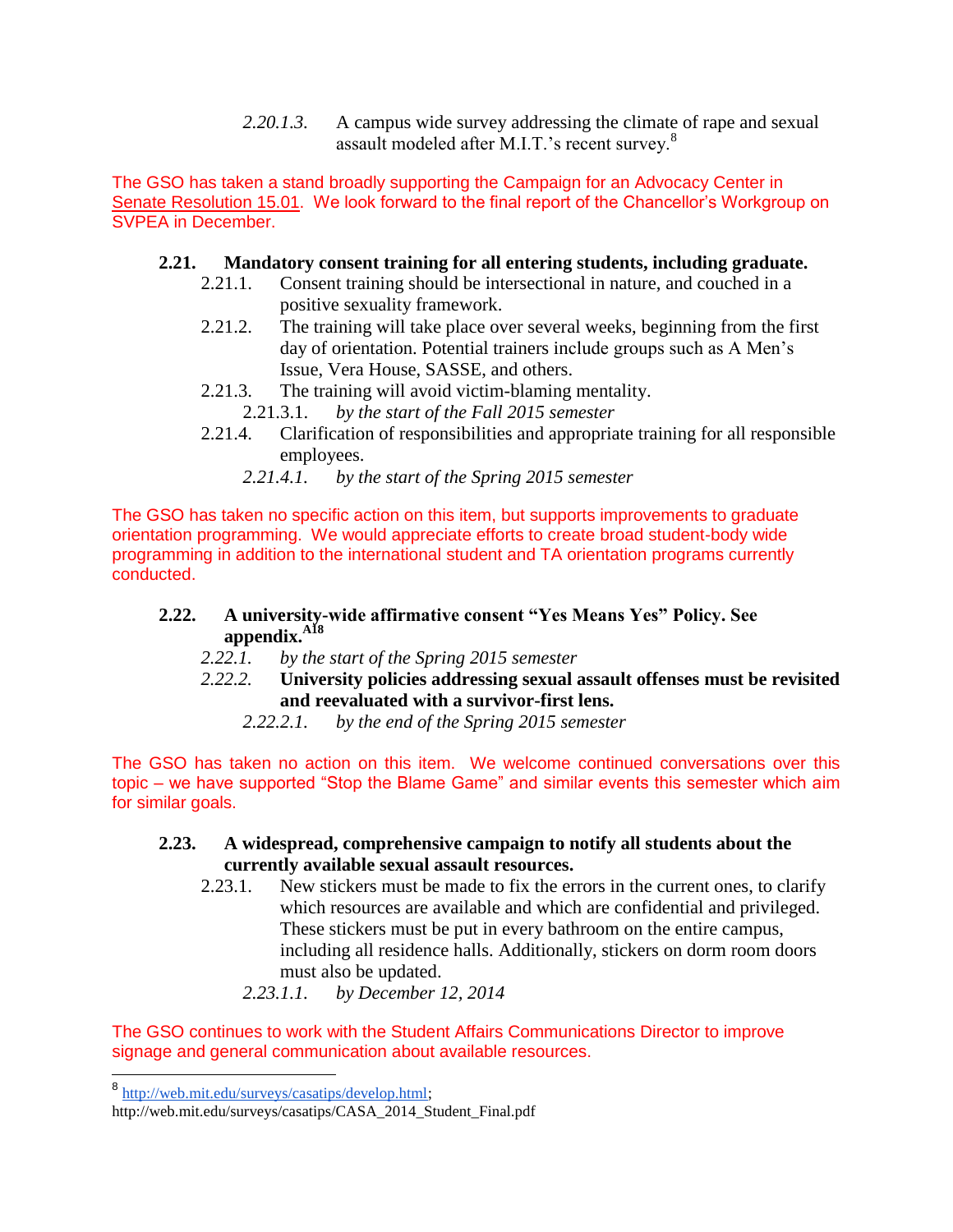## **2.24. Disability accessibility must be enforced.**

- 2.24.1. The university must engage in an immediate and transparent search for an ADA coordinator who will lead all areas of SU in meeting the requirements of the ADA and, where possible, to surpass them. This will include open-door sessions for interviews, the time and dates of which will be distributed through mainstream channels.
	- *2.24.1.1. by the start of the Spring 2015 semester*
- 2.24.2. Provide money immediately to a centralized fund, allocated by the ADA Coordinator, dedicated to providing equipment and services that create equal and inclusive access for people with disabilities that falls outside of the jurisdiction of ODS that students, faculty, staff, student organizations, and programs of Syracuse University can utilize in a quick and convenient manner. (Examples include, but are not limited to: Student groups or campus programs seeking inclusive, accessible transportation for off campus events and activities; providing faculty or staff accommodations such as ASL interpreter or guide dog for travel to international locations for academic research or professional related purposes; wheelchairs for students with mobility impairments in order to functionally maneuver around campus)
	- *2.24.2.1. by the start of the ADA Coordinator position*
- 2.24.3. Implement and track enforcement mechanisms that ensures all events and activities on campus and off campus be made fully accessible. These accessible event and activity policies need to be designed based off of the Accessible Events Planning Guide published on the Disability Cultural Center website
- 2.24.4. The commitment to maintain funding and support for Inclusive U over the next 10 years.
	- 2.24.4.1. Expansion and greater flexibility of transportation for OnCampus Students so students can attend events and activities later at night and early in the morning.
	- 2.24.4.2. *by the start of the ADA Coordinator position*
- 2.24.4.3. \$100,000 for research and development funds to develop a disability ally training for use on the SU campus, with administration, staff, and students, along with an ongoing commitment for implementation.
	- 2.24.4.4. *by the start of the spring 2015 semester*
- 2.24.4.5. \$250,000 for research and development of a required inclusive pedagogy training for faculty to improve the quality of teaching for all students' educational needs, not just disabled students, along with ongoing commitment for implementation.
	- 2.24.4.6. *by the start of the fall 2015 semester*
- 2.24.4.7. Office of Disability Services must be re-evaluated by a diverse and large group of students, faculty, and staff who use or have experience with those services, and through a campus-wide survey. The findings must be used to immediately improve services.
	- 2.24.4.7.1. *by the start of the Spring 2015 semester*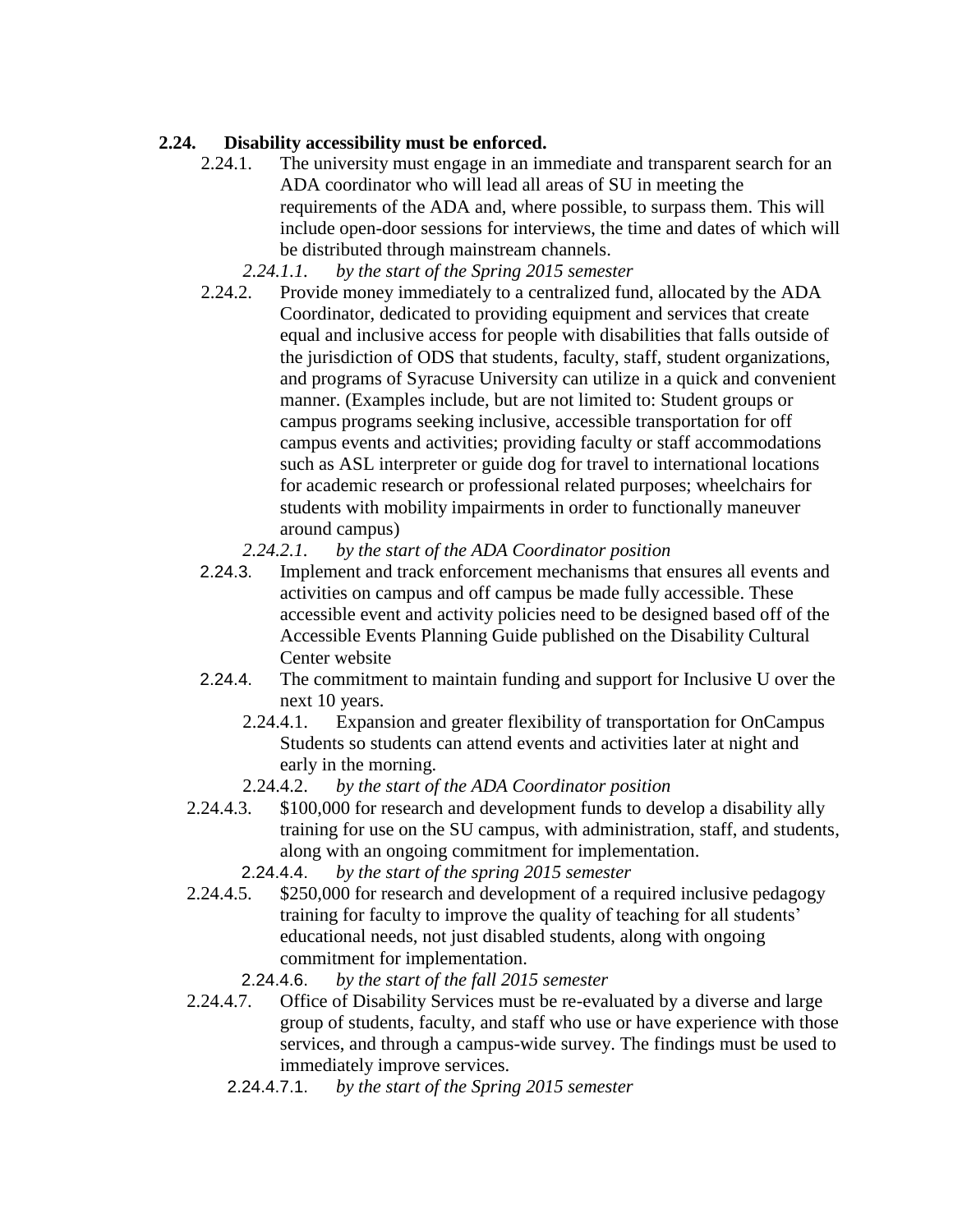- 2.24.5. For the improvement of campus buildings' and grounds' disability access, 1 minor physical access update must be made per month and at least 2 major physical access updates must be included in all renovation projects. This requirement is to ensure physical access progress be made in a timely manner with minimal inconvenience to the student body.
	- 2.24.5.1. *by the start of the Spring 2015 semester*

The GSO has taken no action on these items. It is important the university remain a leader in ADA compliance. Given the substantial resource allocation requests being made here, we are interested in conducting the overall strategic planning process as part of making these allocations. That said, ODS and other areas should receive priority in these discussions. The GSO would like any groups looking to restructure or re-evaluate ODS to include instructors, as ODS interacts substantially with instructional personnel.

#### **3. Public discussions on the funding level of the library systems at SU**

- **3.1.** The Libraries system needs an additional \$7 million in the base budget just to reach the median of our peer group. No discussions beyond emergency funding additions have occurred. More funding for principal collection acquisitions is needed, in addition to more funding for physical renovation of Bird Library.
	- *3.1.1. by the start of the Fall 2015 semester*

The GSO takes a strong position that for Syracuse University to call itself a research university, we need a better funded library system. Access to basic library research materials is crucial to the success of graduate students in many programs, especially PhD programs. We urge the university to make the library a top priority in the new strategic plan being built within Fast Forward. Anything less is a disservice to our student body. This has been a long-standing priority: the Senate called forth Dean Thorin in 2010 to explain why materials were being removed from Bird library, the Senate has on multiple occasions called for increased funding, and the Library system has been a [major](http://gradorg.syr.edu/wp-content/uploads/2012/06/2011-10-BOT-Report.pdf) [topic](http://gradorg.syr.edu/wp-content/uploads/2012/06/2012-03-BOT-Report.pdf) of [many](http://gradorg.syr.edu/wp-content/uploads/2012/06/2014-03-06-BoT-ExComm-Report.pdf) [Board](http://gradorg.syr.edu/wp-content/uploads/2012/06/2014-05-10-Board-of-Trustees-Report.pdf) of [Trustees](http://gradorg.syr.edu/wp-content/uploads/2012/06/2014-10-09-Trustees-Executive-Committee-Report.pdf) [reports](http://gradorg.syr.edu/wp-content/uploads/2012/06/2014-11-07-Board-of-Trustees-Graduate-Report.pdf) the GSO has issued in the last three years.

#### **4. Better pay and services to graduate staff and commuters.**

**4.1.** A minimum of \$14,102.40 for a 9 month, 20 hour per week contract period is necessary to meet the 2014 living requirements of TAs, RAs and GAs in Syracuse.

Raising TA/RA minimum stipends has been a long-standing issue for the GSO. After conducting a [major survey in the spring of 2013,](http://gradorg.syr.edu/resources/survey-results/) the GSO argued for a significant increase in the minimum stipends. This resulted in a 7% increase. The GSO stands firm that additional increases of 6.25% in each of the next two years are necessary to reach an inflation-adjusted living wage level of \$14,672.14 in FY 2016. This has [also](http://gradorg.syr.edu/wp-content/uploads/2012/06/2013-06-07-BoT-ExComm-Report.pdf) [been](http://gradorg.syr.edu/wp-content/uploads/2012/06/2013-09-12-BoT-ExComm-Report.pdf) an [area](http://gradorg.syr.edu/wp-content/uploads/2012/06/2013-10-10-Trustees-Report-Grad-Student-Rep.pdf) of [significance](http://gradorg.syr.edu/wp-content/uploads/2012/06/2013-11-08-Board-of-Trustees-Report.pdf) in [reports](http://gradorg.syr.edu/wp-content/uploads/2012/06/2014-03-06-BoT-ExComm-Report.pdf) [to](http://gradorg.syr.edu/wp-content/uploads/2012/06/2014-04-03-BoT-ExComm-Report.pdf) [the](http://gradorg.syr.edu/wp-content/uploads/2012/06/2014-05-10-Board-of-Trustees-Report.pdf) [Board](http://gradorg.syr.edu/wp-content/uploads/2012/06/2014-10-09-Trustees-Executive-Committee-Report.pdf) of [Trustees.](http://gradorg.syr.edu/wp-content/uploads/2012/06/2014-11-07-Board-of-Trustees-Graduate-Report.pdf)

**4.2.** Graduate students who work as TAs, RAs and GAs (and their dependents) must be offered enrollment in dental care each year.

The GSO has taken no specific action on this. However, the GSO strongly insists that TA/RAs be offered dental insurance as has typically been the case in prior years.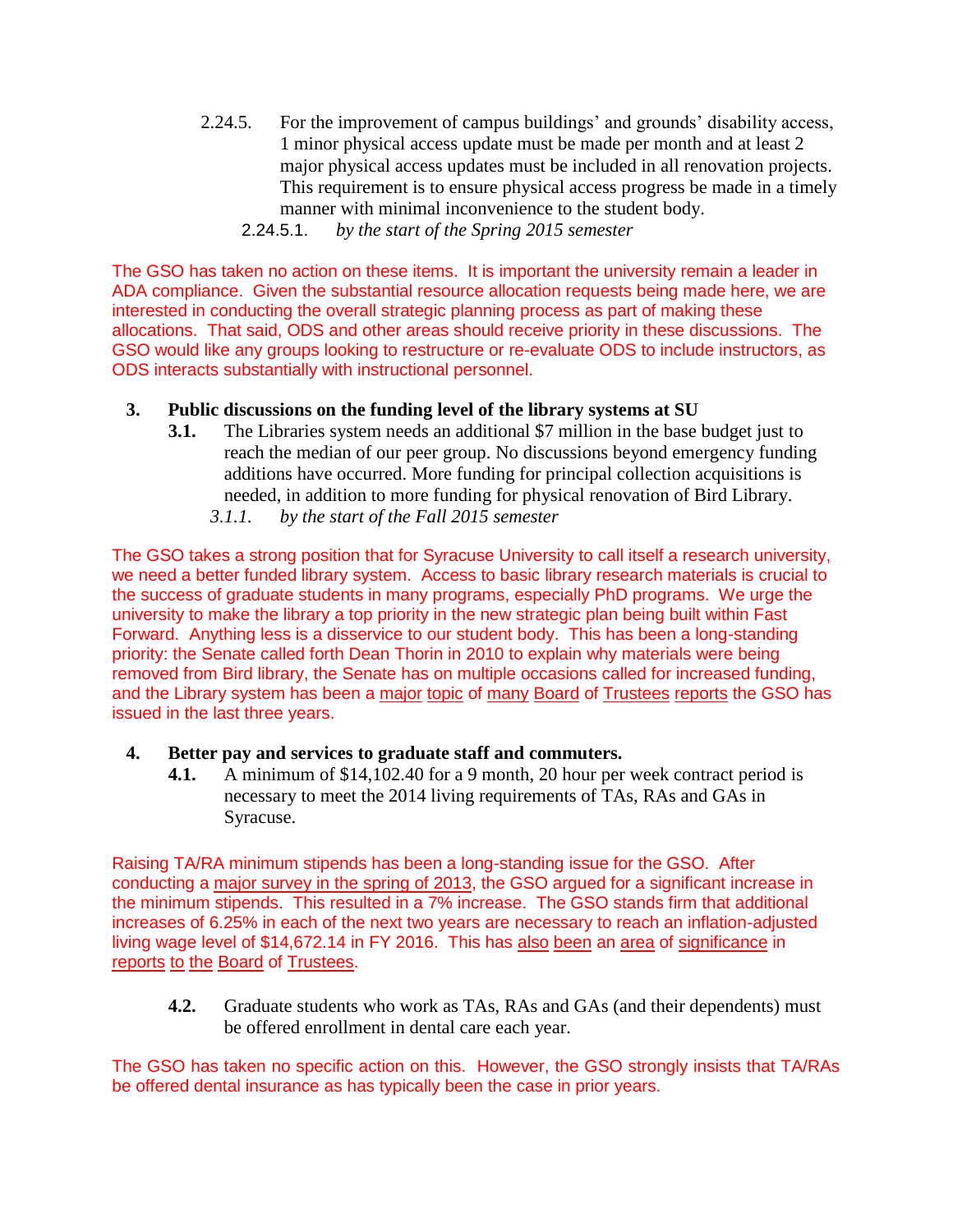- **4.3.** For the support of commuters, Syracuse University has a responsibility to reserve the parking spots commuters pay for and not double charge for land already long since been paid off when visitors come to the university for entertainment purposes.
- **4.4.** *by the start of the Fall 2015 semester*

The GSO has taken no action on this item. Graduate students, who largely park in the Manley and Skytop lots, have voiced concerns over availability of parking during athletic events for academic purposes. The increased bussing and information about alternate lots has helped improve the situation.

## **5. A financially transparent university.**

- **5.1.** Provide transparent records that offer an explicit breakdown of the distribution of students' tuition to the university. Include all salaries.
- **5.2.** The administration must provide the necessary salary data to the American Association of University Professors (AAUP). The Administration's failure to provide this data last year led to the AAUP's inability to write the Z report (a critical data source on faculty salaries) for the first time in nearly 50 years.<sup>9</sup>
- **5.3.** The administration must be more transparent about budget priorities at the University. This requires the administration be willing to meet with the Senate Budget Committee with regularity (a privilege not afforded to the committee last year for the first time in years).
	- *5.3.1. by the start of the Spring 2015 semester*
- 5.2. Provide a complete, detailed record of the current location of each of the 1.044 billion dollars, which was raised in The Campaign for Syracuse University, concluding on December 31, 2013.<sup>10</sup>
	- *5.2.1. by the start of the Spring 2015 semester*
- 5.3. Provide a complete, detailed accounting of the financial transactions involving the major SU sports teams, particularly men's basketball and football. Contrary to popular opinion, we have heard that all told, the sports programs do not actually bring a direct net gain into the university.
	- *5.3.1. by the start of the Spring 2015 semester*

#### The GSO has not taken action on this item. We generally support appropriate ways of making the university more transparent.

## **6. Better mental health services and support.**

- **6.1.** *These changes must be taken seriously and implemented without delay, as they are, for many students, a matter of life and death.*
- **6.2.** Psychiatrists and Counselors should be in the same building. This would streamline mental health concerns and makes it much less confusing for students. *6.2.1. by the start of the Spring 2015 semester*
- **6.3.** There must be more than one psychiatrist on campus. If 1 in 4 students have mental health issues, and our psychiatrist serves both SU and ESF, with a

<sup>&</sup>lt;sup>9</sup><br>[See, official AAUP statement here:](http://dailyorange.com/2014/10/su-should-install-gender-neutral-bathrooms/) <http://suaaup.org/>

<sup>10&</sup>lt;br>10 http://sumagazine.syr.edu/2013fall-winter/features/cantor.html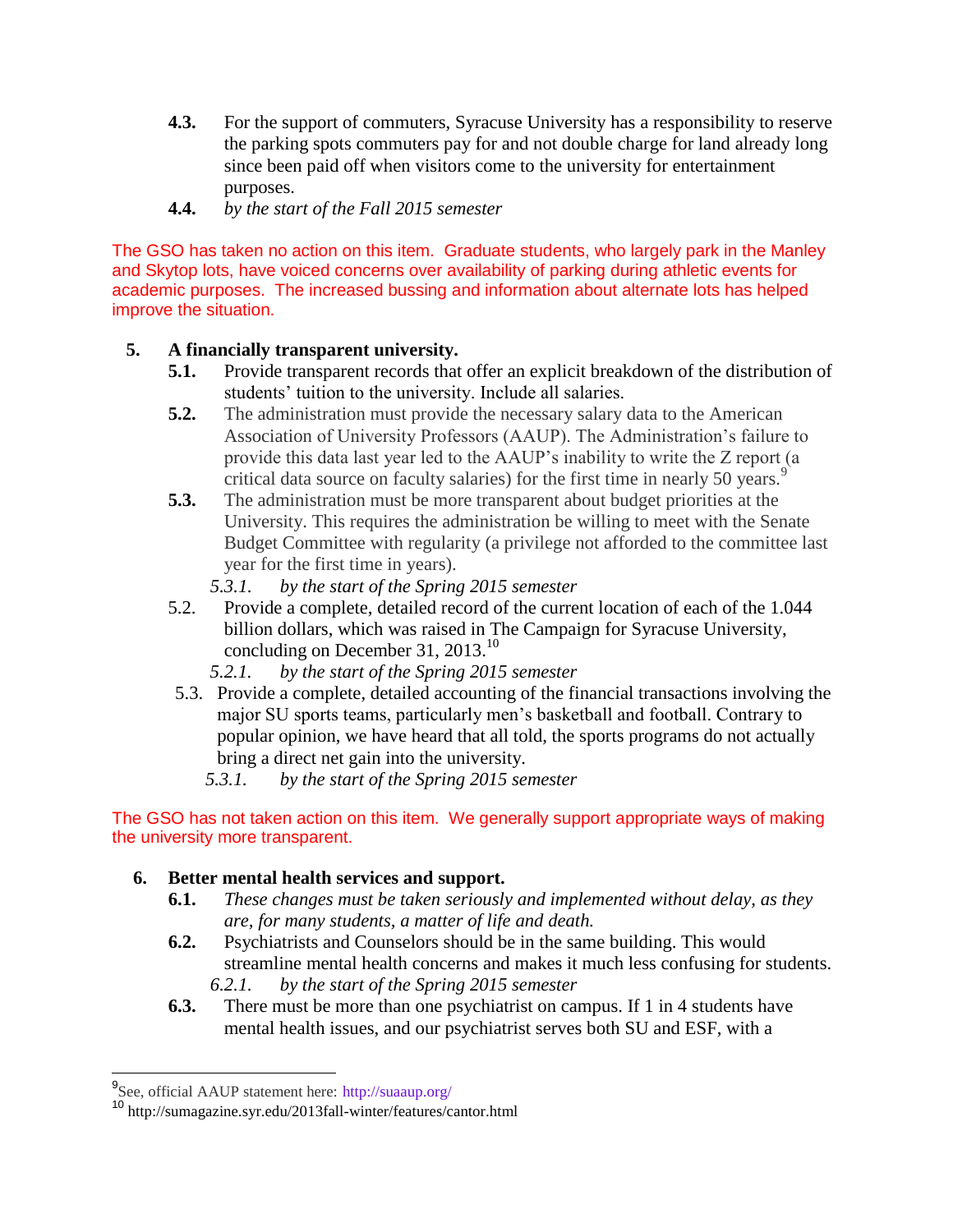combined enrollment of 23,517 students, this means there is one psychiatrist serving 5,879 students. This is unacceptable.

*6.3.1. At least one more psychiatrist must be hired by December 1, 2014*

- **6.4.** Psychiatrists must be able to see students on an emergency basis. If a student's life is at risk, they should not have to wait.
- **6.5.** Psychiatrists must see students on an ongoing basis, rather than short-term.
- **6.6.** The Counseling Center must provide information about all options so that students are able to make informed decisions.<sup>11</sup> "I at first was not told about the option to go to the hospital, and then I was not told enough about it to make an informed decision."
- **6.7.** Non-Emergency medical transportation must be made available for mental as well as physical health appointments and services.<sup>12</sup>
	- *6.7.1. immediately*

**6.8.** The Counseling Center must expand its full-time professional staff, its office hours, the length of counseling sessions, and the number of sessions offered to students.

*6.8.1. by the start of the Fall 2015 semester*

- **6.9.** The Counseling Center must clarify its policies regarding how they make their decisions about who they agree to see, and who they send out into the community.
- **6.10.** If a student is sent out into the community, the Counseling Center must follow up to make sure that student has found adequate support within one month.
- **6.11. A workgroup established to look at mental health concerns and necessary structural changes in the campus mental health system.** *6.11.1. Beginning immediately*

The GSO has concerns about mental health availability for graduate students, especially summer access to mental health services. Graduate students who have been enrolled in a spring semester and are enrolled in courses for the fall are turned away in the summer except in extreme cases. Given our propensity to live in the area and remain, conducting research, we need better access to these services. This is even more critical given the very low level of available capacity in the Syracuse area and the high stress nature of most graduate programs. It is not at all uncommon to have one to two graduate students commit suicide each year at SU. The GSO views this as a top priority, "life or death" situation that needs funding immediately, before the current strategic planning process has completed.

- 7. **A safe, supportive space for international students on this campus, and their voices must be included in discussion.**
	- 7.1. It must be understood that not holding US citizenship does not mean international students are not also members of this community and do not suffer from systems of oppression.

<sup>&</sup>lt;sup>11</sup>An undergrad student wrote, "I at first was not told about the option to go to the hospital, and then I was not told enough about it to make an informed decision."

 $12$  An undergrad student wrote, "I am sure that the school means no harm in the way it has mental health set up here. However, the way it is currently can absolutely cause harm. I am very lucky to still be here today and to be able to talk to you about this. I could not have been so lucky. I do not use my experience to guilt you, only to let you know of the absolute importance of this issue. Things need to change, and they must change as soon as possible. Thank you for reading this."